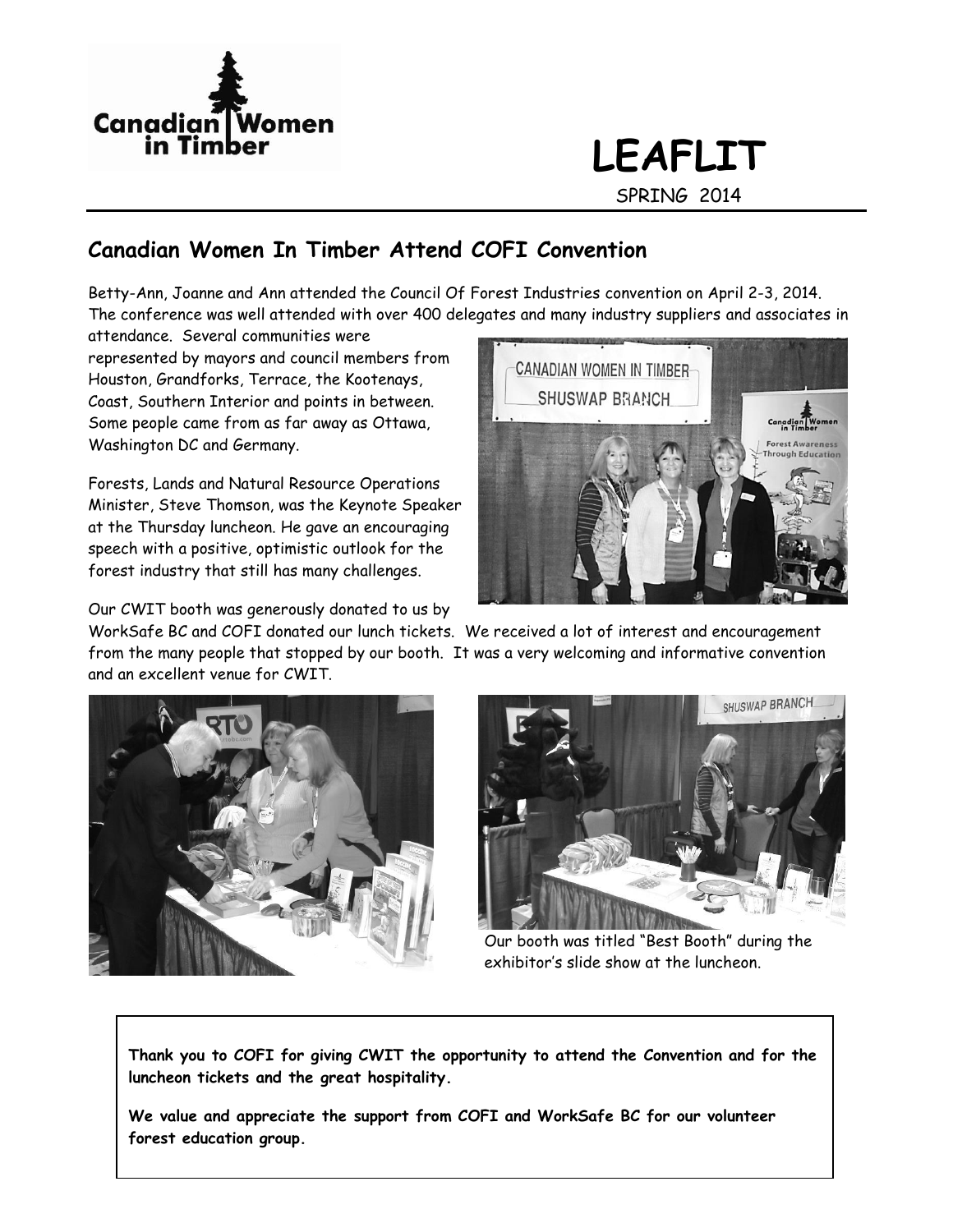#### **Message from the Chair – Alison Anderson**

Hello Members. Canadian Women in Timber has been busy at the many trade shows and conventions. A big thanks to the Interior Logging Association as we have once again been selected as the recipient of some of the silent auction proceeds. We truly appreciate the ongoing support of the ILA!!

I am very excited to announce the date of our 25<sup>th</sup> Annual General Meeting. The date is Friday October 24, 2014. The AGM will be held in Vernon. Look for more information to be sent to you. Be sure to mark your calendars!

Spring is a time for rejuvenation. We welcome the next fabulous 25 years of Canadian Women in Timber. I will be stepping down as Chair at this meeting and so there will be a new face to the organization. Exciting times are ahead.

Thank you as always for your memberships and contributions. Without your support our organization would not exist.

#### **CWIT Welcomes new Corporate Members and Sponsors**

Canadian Women In Timber are working hard to raise our group's profile and show corporations and companies we are serious about forestry and forest education. We do this by attending forestry conferences and conventions and networking with industry people and associates, municipal, provincial and federal politicians. We produce basic, factual forest education material to distribute to schools and the general public.

Canadian Women In Timber welcomes:

New Corporate Members: **Great West Equipment/Vernon Finning Parker Pacific/Vernon Strategic Natural Resource Consultants – Port McNeill Kineshanko Logging Ltd.**

Sponsors for our new forest education project: **Inland Kenworth Parker Pacific/Vernon Western Canada Sustainable Forestry Initiative Implementation (WCSIC) Kineshanko Logging Ltd.**



Our Corporate Members also include Southstar Equipment Ltd/Kamloops, West Fraser Mills Ltd. Woodland Equipment Inc /Kamloops, Stella Jones Inc/Salmon Arm, and North Enderby Timber Ltd.

CWIT appreciates the support of these companies and with their help can continue their volunteer work producing and distributing forest education materials and helping to educate the public about our forests and forest industry in a positive and factual manner.

**By law, all forests harvested on Canada's public land must be successfully regenerated. Successful regeneration of harvest areas ensures that forest lands remain productive for wood fibre and continue to provide key ecosystem services such as storing carbon, regulating water quality and quantity, and providing recreation opportunities and wildlife habitat.**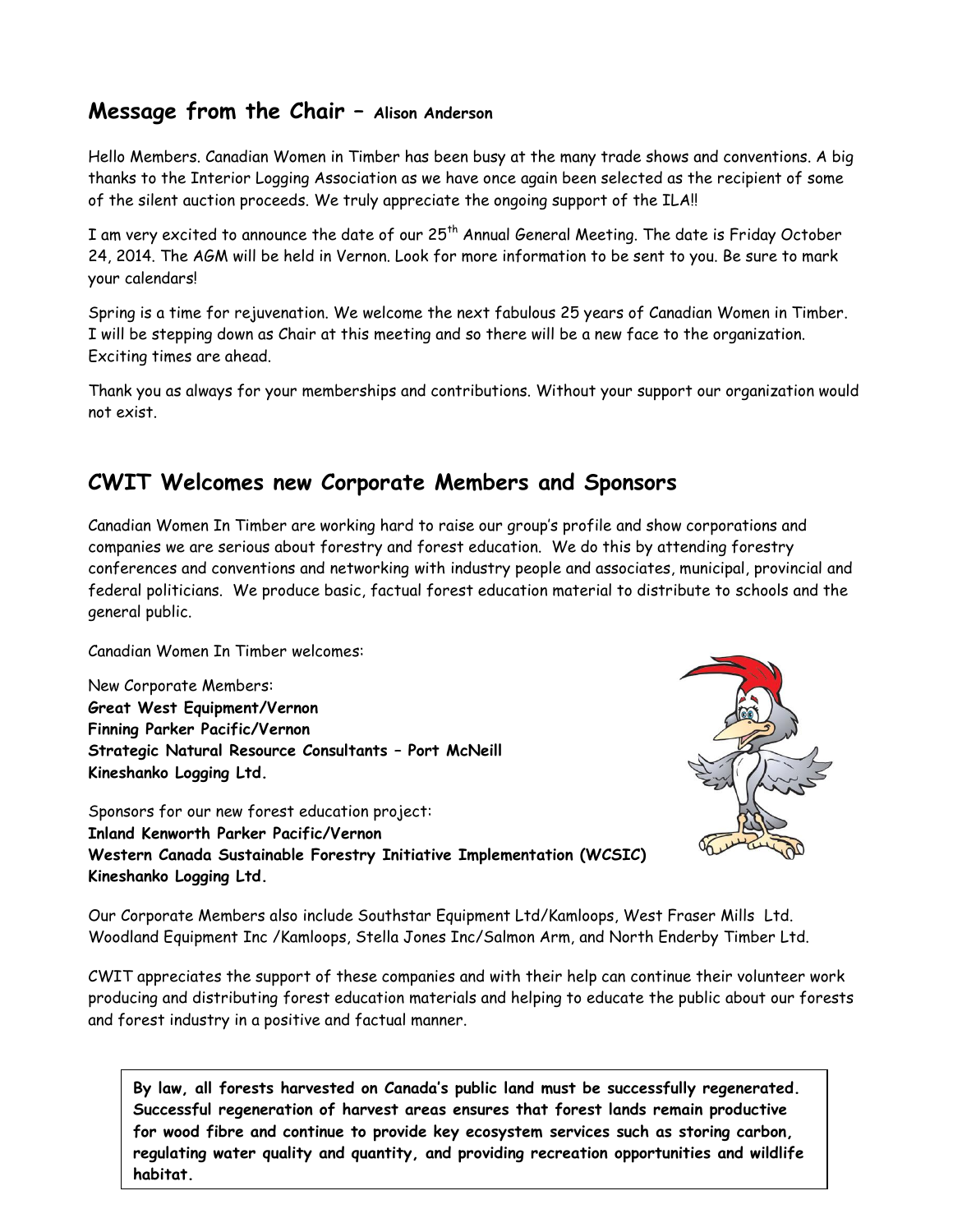# **ABCFP Conference**

Directors Ann Polson, Marg Hagardt and Joanne Kineshanko attended the 66th ABCFP conference in Kelowna, February 12-14. Our information booth was generously sponsored by West Fraser Timber. During the three day convention we had numerous stimulating forest education conversations with delegates and we received a great deal of encouragement and interest in our organization. We successfully signed up eight new individual members and two corporate members.

Minister of Forests, Land, and Natural Resource Operations, the Honourable Steve Thomson visited our booth for a photo op and during his luncheon address recognized us and spoke very highly of the valuable forest education work we do.

We would like to thank the **Association of British Columbia Forest Professionals** and **West Fraser** for allowing us to be part of the conference. We look forward to attending next year.





### **Splinter Salutes**

CWIT Director **Joanne Kineshanko** for all her hard work and dedication signing up 12 new members, 4 corporate memberships and 3 sponsors for our new pamphlet. Joanne also attended the TLA in January and spoke to Minister Thomson on behalf of CWIT.



**Great job Joanne!**

#### **Upcoming Event:**

#### **Interior Logging Association Annual Conference – May 8,9,10 /2014 in Vernon**

The ILA is again generously giving CWIT a free booth at the conference and proceeds from the Silent Auction. Vicki, Joanne, Marg, Ann and Betty-Ann will attend and help run the silent auction. The theme for the conference this year is "**Associations Working Together**"